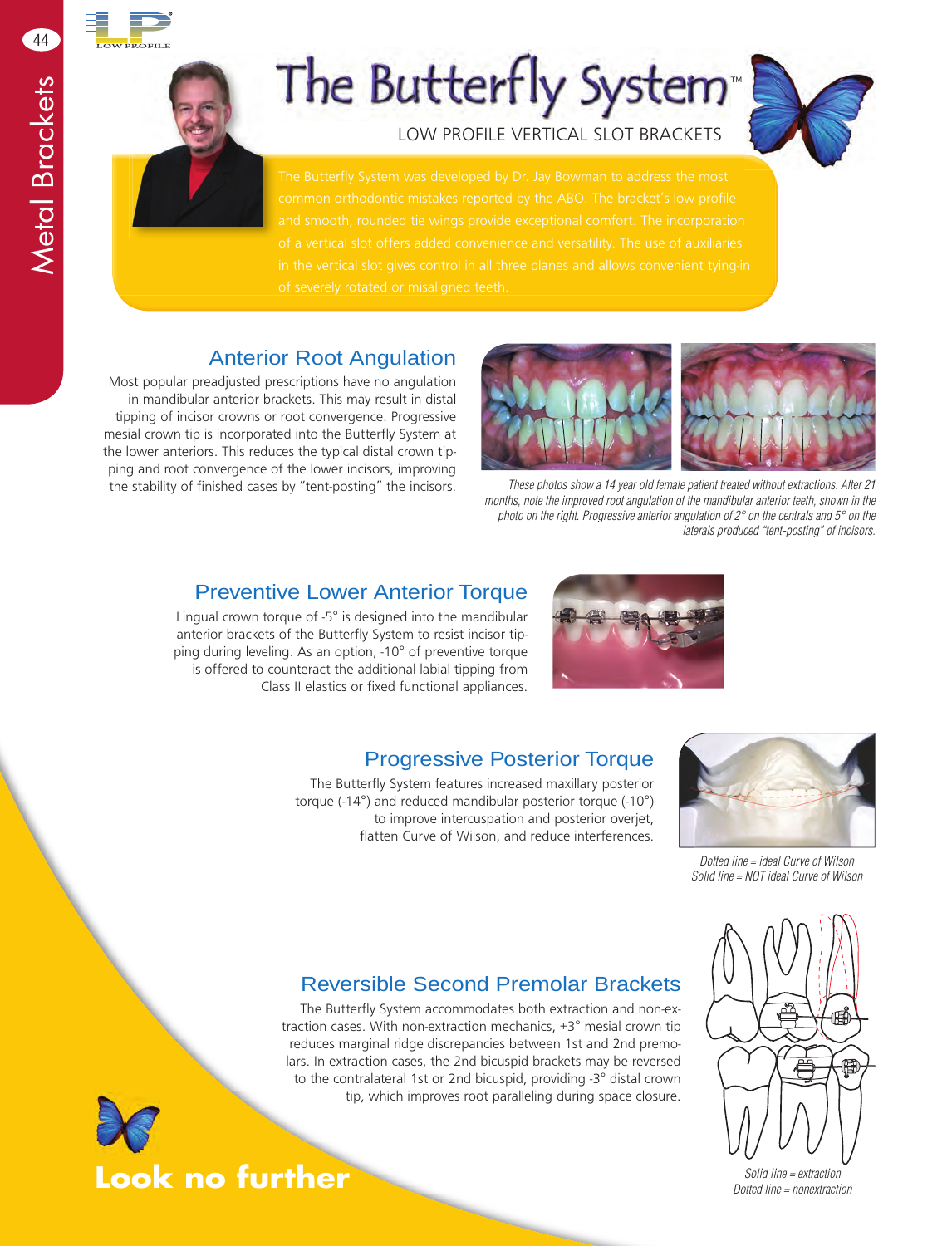

#### Versatile Vertical Slot





*that eliminates the need for ball hooks on brackets*

*An aesthetic and practical option* 

*Acts as an anchor point for a variety of time saving auxiliaries* *May be used to sling-tie stainless steel ligatures around the arch wire for severely displaced teeth*

Auxiliaries give control in all three planes:



### Optional offset premolar brackets



E

*Reinforces the bonding strength of bicuspid brackets by increasing the bonding surface area by 40%*





**BRACKET ID Color coded D C HGW:** high gingival wing **D-G:** distal/gingival<br>by quadrant **M-G:** mesial/gingival **VS:** vertical slot

**OFFSET BICUSPID OPTIONS:** Gingivally OFFSET bicuspid brackets offer a larger bonding base covering more area on the occlusal one third of the buccal surface and increasing bond strength.

**RAISED PAD OPTIONS:** Blue dot on gingival of pad.

#### **PERMANENT MARKS**

| Maxillary  | Central, lateral, cuspid - dimple D-G<br>1st bicuspid - ID line occlusal<br>2nd bicuspid - ID line occlusal and dimple D-G |  |  |  |  |
|------------|----------------------------------------------------------------------------------------------------------------------------|--|--|--|--|
| Mandibular | Anteriors, cuspid - dimple D-G<br>1st bicuspid - ID line occlual<br>2nd bicuspid - ID line occlusal and dimple D-G         |  |  |  |  |



45